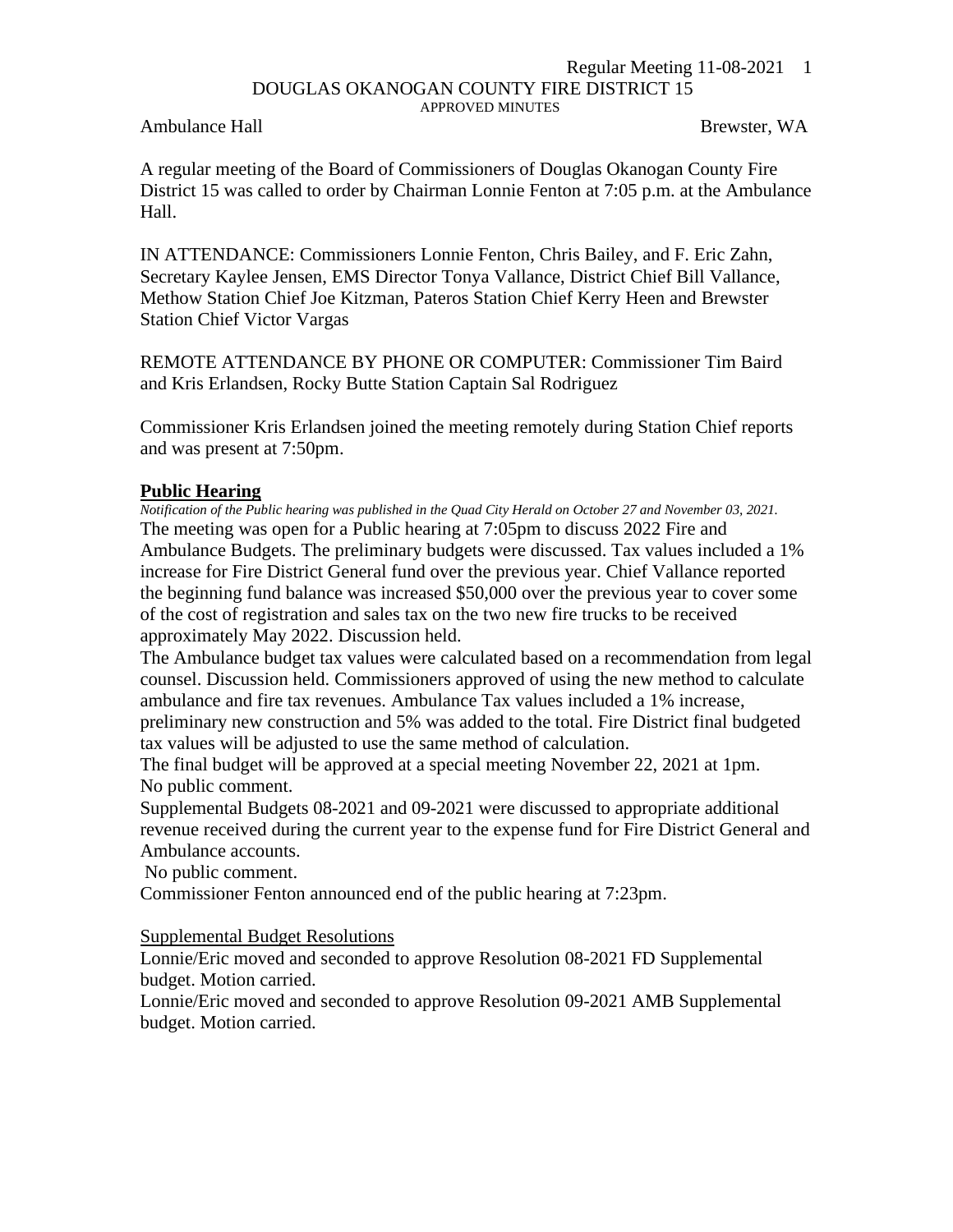## *Consent Agenda* **Board Consent Agenda** Minutes 10/11/2021 regular meeting Vouchers 10-25-2021, 11-08-2021 Fire District October 25, 2021 Financials amounting to \$13,510.60 October 25, 2021 Payroll amounting to \$13,899.60 November 08, 2021 Financials amounting to \$17,758.09 November 08, 2021 Payroll amounting to \$4,019.69

Ambulance October 25, 2021 Financials amounting to \$29,332.64 October 25, 2021 Payroll amounting to \$15,812.71 November 08, 2021 Financials amounting to \$57,486.98 November 08, 2021 Payroll amounting to \$10,416.78

Lonnie/Eric moved and seconded to approve all items on the Board Consent Agenda. Motion carried unanimously.

SECRETARY REPORT: The October Secretary report was studied by the Commissioners.

DISTRICT FIRE CHIEF REPORT: Chief Vallance reported the District attorney supplied a basic storage agreement for the apparatus storage. Discussion held. **Apparatus Storage Contract**

Chris/Tim moved and seconded to approve the storage contract with Erlandsen, Inc. Motion carried. Commissioner Erlandsen was not present during this time and did not vote.

The District received financing through the State and the Local Loan program in their October sale at 1.25% and the finalization is set for November 17, 2021.

Firefighters participated in a training symposium at Pateros Station October 30, 2021. The training included extrication, a flammable liquids trailer, and a timed event

challenge. A guest instructor from Grant County Fire District 3 provided training for the firefighters. Firefighters from each station and Bridgeport attended the event.

## **Methow Station Land Adjustment**

Chief Kitzman reported the Methow Nonprofit and the attorney is completing the estate. A contract was sent to Commissioners to review. The estate is paying all fees for the land donation/ adjustment. Discussion held.

Tim/Chris moved and seconded to approve the Methow Land Adjustment with the Methow Community Group. Motion carried unanimous. Commissioner Fenton was designated signer.

SOP/SOG COMMITTEE REPORT: Chief Vallance shared a draft COVID19 vaccination and verifications policy for Commissioners to review.

PATEROS REPORT: Chief Kerry Heen reported firefighters responded to 3 MVA incidents, 3 wildland fire calls, 2 activated fire alarm, and assisted EMS at Alta Lake.